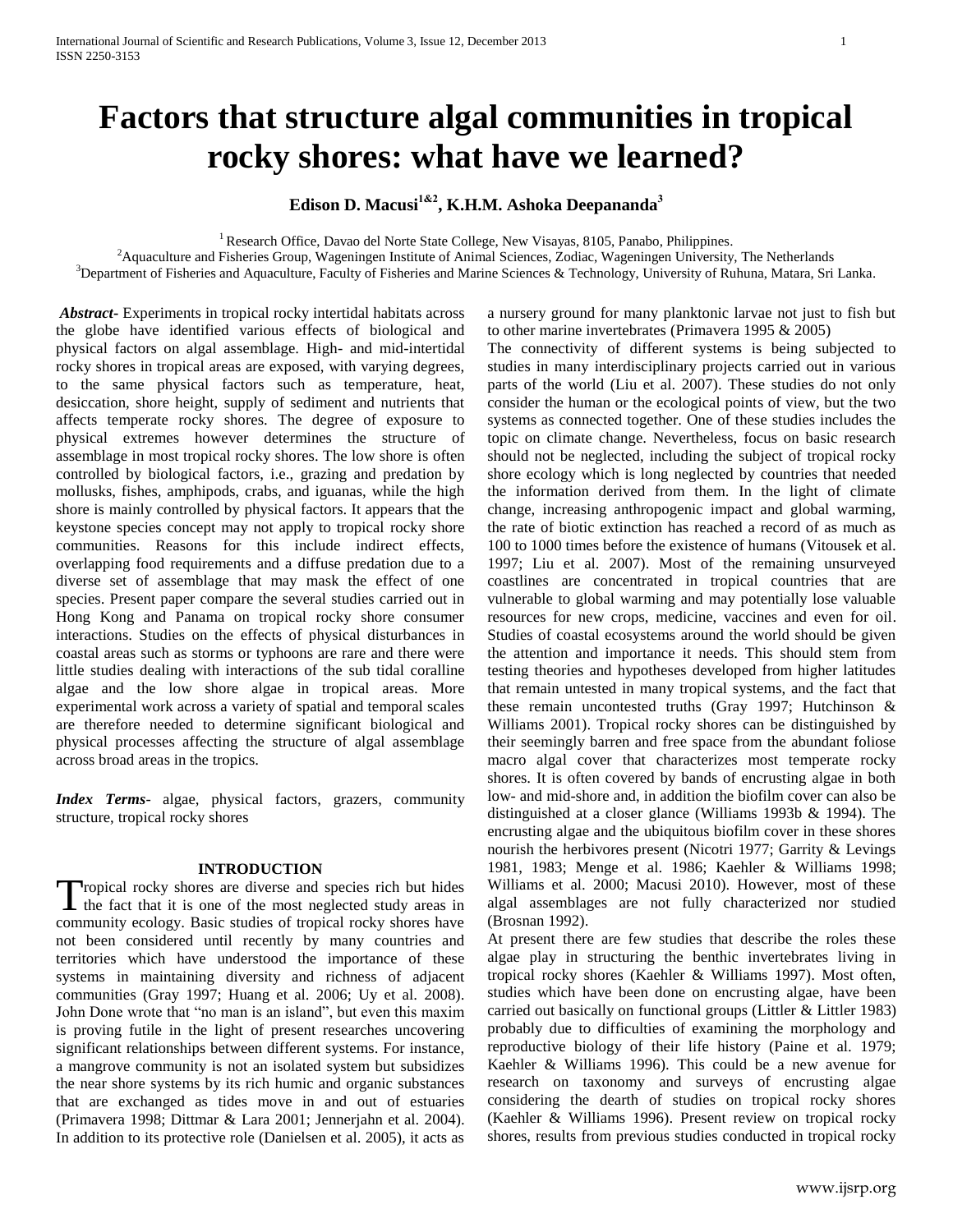shores are compared and presented to examine areas where further studies can be carried out. We limited our comparison to experimental manipulations and characterization surveys done in five countries, those previously conducted in Panama and Hong Kong shores as well as those recently conducted in Brazil, the Galapagos and Sri Lanka. Apparently, some of our comparisons may differ in many respects since data from these areas have different experimental designs. Other than that, survey protocols were much in the same way such as using quadrate counts and/ or recording vertical and horizontal zonation patterns. In addition to these, the study sites in Hong Kong are typical of tropical seasonal shores and those in Panama as typical of tropical rocky shores with no seasonal variations. Further, the Hong Kong area can represent a typical biogeographic boundary region between East and South East Asia which shares a lot of characteristics to that of subtropical shores. A second aim was to characterize these systems, what factors affect them? What have we learned from these factors? How do algal communities react with these factors? A third and last aim was to provide the reader with the current trends and patterns in most tropical rocky shore systems, where are we at this time?

Most of the recent concepts of community ecology; keystone species concept (Paine 1966), intermediate disturbance hypothesis (Connell 1978), marine protected reserves (Castilla & Bustamante 1989; Castilla 1999), environmental stress models and community regulation (Menge & Sutherland 1976, 1987) have been derived from basic and applied rocky shore studies. This contribution from rocky shore ecology reflects the advancement of community ecology not just in theoretical aspects but also in the experimental aspects to mainstream ecology (the larger body of knowledge of ecology). Presently, most concepts applied in tropical rocky shores have been developed in temperate shores and have not been well tested in tropical rocky shores. This dearth of experiments can lead us to assume that many uncharacterized communities of organisms in tropical shores have the same characteristics as the temperate shores do. The recognition of this disparity of research between temperate and tropical rocky shores have led the groups of Bertness, Garrity and Menge in the early to mid 1980's to conduct what possibly the first large scale experimental ecology done in tropical rocky shores (Bertness et al. 1981; Garrity & Levings 1981, Garrity 1984, Garrity et al. 1986; Menge et al. 1986). At present these efforts have spread to Brazil (Sauer Machado et al 1996), Galapagos (Witman & Smith, 2003; Vinueza et al 2006) and Hong Kong (Williams 1993a,1994); while we do not want to think that advancements of ecology comes from experiments done in rocky shores, the relative ease of access, the exposure of fauna and flora to harsh elements when emersed and immersed in the water and the short generational times of the organisms in these habitats have made rocky shores a haven for manipulative experiments. Basic research using experimental manipulations have probably uncovered and tested many hypotheses that work and does not work in many temperate shores. Many of these concepts therefore may not apply strictly to tropical rocky shores compared to other temperate rocky shores. Even then, temperate versus temperate rocky shore comparisons may still yield significant differences between each other (see Menge et al. 2002) making it a necessity that processes and principles that apply in one locality may not do so in others.

This paper will focus on the discussion of the roles of the encrusting intertidal algae on the distribution of benthic invertebrates, mechanisms of structuring factors for the encrusting algae, the effect of herbivory on the algae, presence or absence of competition among encrusting algal species, and the potential effect of sub tidal predators in structuring the algae. The literature used in this brief essay mainly comes from published papers of the Swire Institute of Marine Science, The Hong Kong University, and where appropriate compared to studies from other parts of the world. Most of our discussions are from the works of Williams (1993a and b and 1994), Kaehler and Williams (1996, 1997 & 1998), Hutchinson and Williams (2001 & 2003), Menge and Lubchenco (1981), and Menge et al. (1985 & 1986) and partly on our work (Macusi 2010; Deepananda 2008).

#### **General description of algal communities**

The encrusting algal community structures in most tropical rocky shores are described to be intensely grazed by fishes (Menge & Lubchenco 1981; Menge et al. 1983, 1986) and molluscan grazers (Williams 1993b; Williams 1994; Macusi 2008) so that only a limited cover of macroalgae are able to colonize in open spaces. These community structures are however not consistent throughout all the tropics and zonation patterns varies per region (Sauer Machado et al. 1996). In the case of the Hong Kong shores which are mostly moderately exposed to waves, it experiences a seasonal growth of algae in both the mid- and lowintertidal zone and distinct zonation of encrusting cyanobacteria with a *Kyrthuthrix* zone is visible compared to the Panamanian shores (Williams 1994, Hutchinson & Williams 2001 and 2003, Kennish et al. 1996). Macro-algae are restricted in crevices or rock pools with sparse banding of *Kyrtuthrix maculans* in the midshore and encrusting coralline algae are low on the shore (Williams 1994). In contrast, the Panamanian rocky shore experiences little disturbance as the climate pattern shows no seasonality. This has a great significance in terms of the number of species living in the area. Experiments on the effect of refuges (Menge et al. 1983 & 1985) as well as observed shading effects (Menge et al. 1983 & 1986) encouraged appearance and growth of macroalgae not present when the artificial refuges were not yet installed. Other tropical rocky shore zonation patterns seem to be dependent on both of these models, the tropical rocky shore with and without clear seasonal patterns.

The Costa Rican rocky shores for example have a near patchy distribution of organisms but with greater diversity and abundance of organisms compared to that of Panama (Sutherland 1987). Moreover it has been observed that, in comparison with Panama, the rate of recruitment of algae and barnacles are greater in these shores (Sutherland & Ortega 1986; Sutherland 1987). Macroalgae seems to grow larger and play a more dominant role as latitudes increases below or upwards of the tropical latitudinal zone. For example Bustamante and Branch (1996) have found that sub tidal kelp forests in the cape of South Western South Africa play a key role by enriching organic nutrients to the near shore environment. This was also observed to be the same with the rocky shores found at the Island of Helgoland in North Germany where decomposing kelps return nutrients to the near shore communities for recycling and usage by consumers in the area (author's pers. obs.). Diversity may not be as abundant per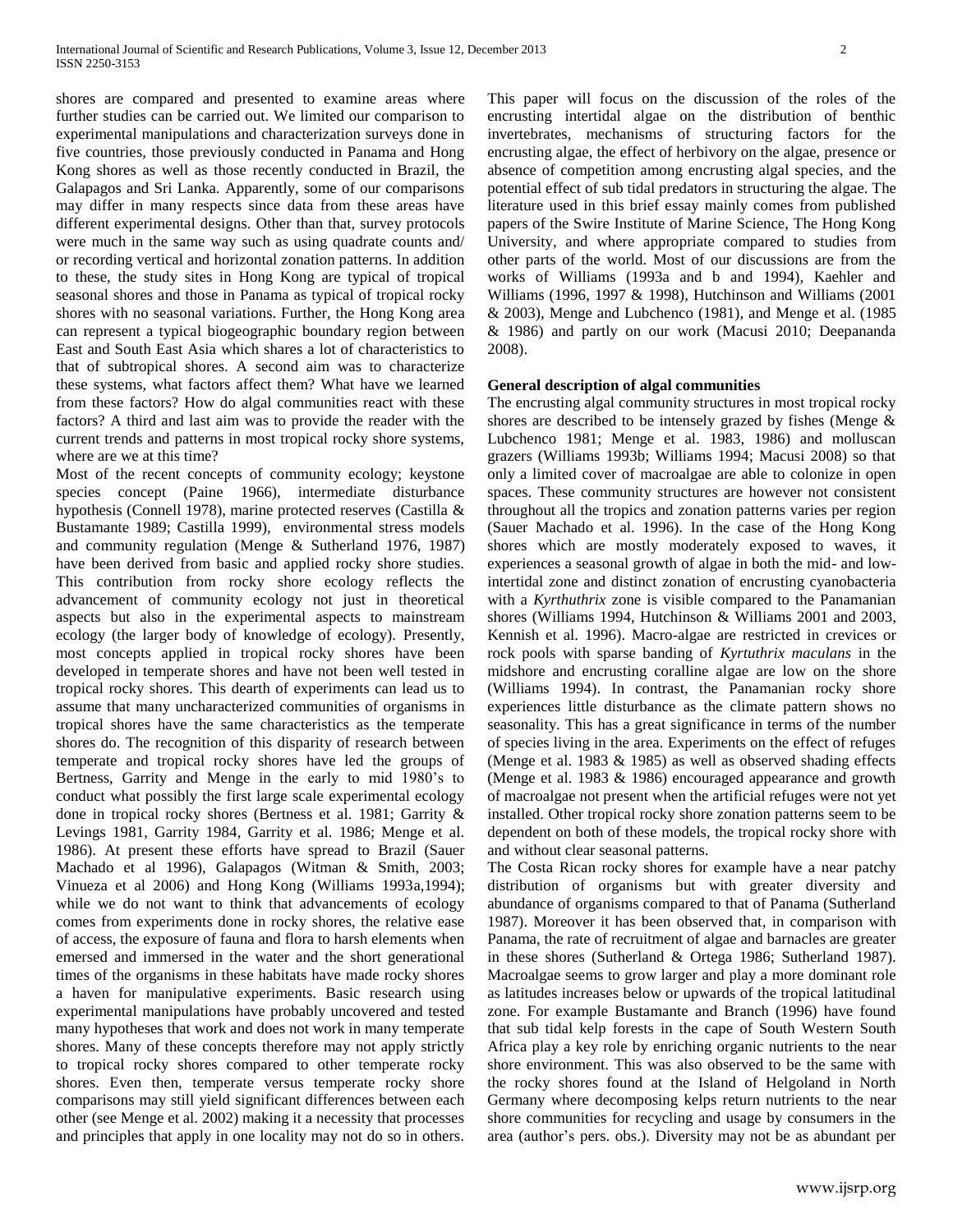species when compared to tropical shores but macroalgal size, distribution and abundance increases with increasing latitude (Santileces 1990; Meneses & Santelices 2000); and with this increase in abundance, the macroalgae's key role in the system also increases. This is illustrated by kelp bed forests which play an important role in the subtidal habitat but the same can be said of their role in providing nutrient subsidy and food resource to grazers in the rocky shore (Bustamante et al. 1995a, 1995b; Bustamante & Branch 1996; Duggins & Eckman 1997). The temperate rocky shores are well known for the great abundance and diversity of foliose macroalgae that inhabit the wave exposed as well as the moderately and sheltered rocky shores. Patterns of zonation are common but not strictly the same. Figure 1 illustrates the distinct vertical zonation pattern in a temperate rocky shore in Chile. Even in temperate to subtropical areas, some algal species are present and are widely distributed in both areas. Distribution patterns and factors that affect such

distribution of algae are not yet clearly understood. It has been postulated by Meneses and Santelices (2000) that these are due to temperature and latitudinal gradients that are affecting the germination of sporelings of macroalgae. Surveys detailing the biogeographic regions of South America have been started out but inter-country comparison and studies are yet to be carried out. Other popular study areas from temperate rocky shores include those in the Oregon coasts, California, New England as well as the South African coasts, Helgoland in Germany, New Zealand and the UK, Italy and Portugal. The most common characteristics that these shores exhibit are the abundance of foliose macroalgae (brown algae and green algae), a distinct littorinid and barnacle zone, urchins and sea stars and mussel beds which are non-existent in most tropical rocky shores if not very patchily distributed.



Figure 1: The pattern of vertical zonation commonly characterizing a typical rocky shore found in Chile which is an example of a temperate rocky shore. The upper shore is bare rock and the mid shore is populated by patchily scattered littorinid grazers and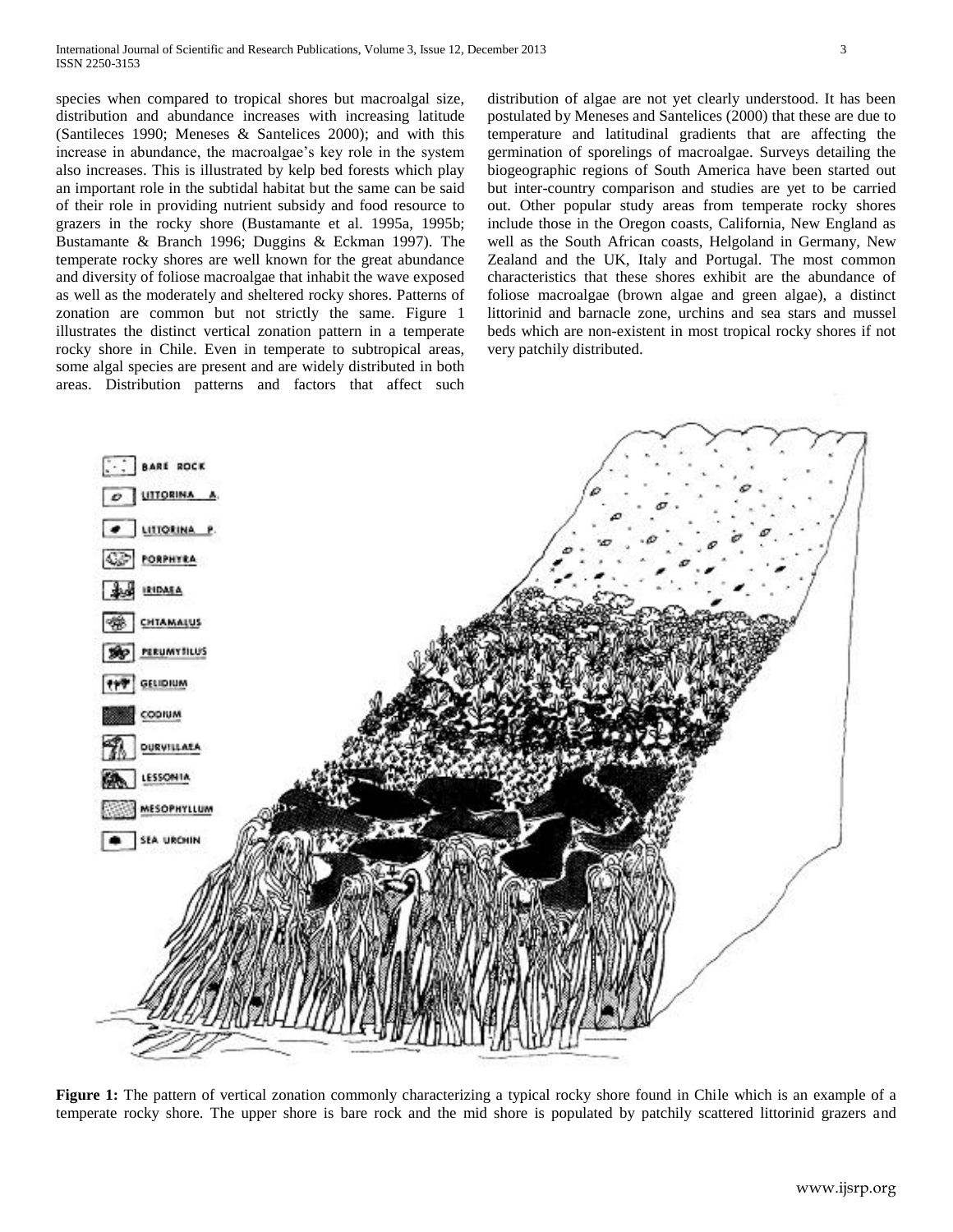barnacles. Both the mid- and low-shores are comprised of a mixture of mostly brown foliose macroalgae (adapted from Santelices 1990).

#### **Distribution and abundance of encrusting algae in tropical rocky shores**

The rocky shores found in Panama can be typical of tropical rocky shores which experiences no distinct seasonal changes or having constant temperature and season year round (Menge and Lubchenco 1981; Lubchenco et al. 1984; Menge et al. 1986). While this provides a familiar environment, it does not allow other preys to establish themselves on the shore due to dominance of constant predators found in the area. Table 1 shows a list of common encrusting and non-encrusting algae found in Panama, Hong Kong and Sri Lanka. The "bare" rocks are often dominated by the encrusting algae (Menge et al. 1985,

1986) in these shores. While in Hong Kong, the encrusting algae and biofilm covers most of the spaces in the shore with patches of green turfs in the mid-shore and tide pools. The distribution of algae in the rocky intertidal shores of Hong Kong is governed by seasons and physical conditions and much less by predation. Effects of seasonal patterns as discussed above shows a cycle of summer die out of several algal species and a winter regrowth for most of the ephemeral macroalgae that thrives in the shore. Physical stress was suggested to limit algal abundance and diversity during the summer months from May to September in Hong Kong (see Hodgkiss 1984; Williams 1994).

**Table 1**:Comparison of common grazers and consumers found in tropical rocky intertidal shores of Panama, Hong Kong, Brazil and Sri Lanka.

|             | Panama                                                                                                                                                                                                                                                                                             | <b>Hong Kong</b>                                                                                                                                                                                                                                                                                                                                         | <b>Brazil</b>                                                                                                                                                                       | Sri Lanka                                                                                                                                                                                                                                                                   |
|-------------|----------------------------------------------------------------------------------------------------------------------------------------------------------------------------------------------------------------------------------------------------------------------------------------------------|----------------------------------------------------------------------------------------------------------------------------------------------------------------------------------------------------------------------------------------------------------------------------------------------------------------------------------------------------------|-------------------------------------------------------------------------------------------------------------------------------------------------------------------------------------|-----------------------------------------------------------------------------------------------------------------------------------------------------------------------------------------------------------------------------------------------------------------------------|
|             | (Garrity & Levings 1981,                                                                                                                                                                                                                                                                           | (Williams 1993b, 1994;                                                                                                                                                                                                                                                                                                                                   | (Sauer Machado et al.                                                                                                                                                               | (Deepananda 2008)                                                                                                                                                                                                                                                           |
|             | 1984; Menge et al 1986)                                                                                                                                                                                                                                                                            | Macusi 2008)                                                                                                                                                                                                                                                                                                                                             | 1996)                                                                                                                                                                               |                                                                                                                                                                                                                                                                             |
| Fish        | Ophiobliennius sreindachner<br>Kyphosus elegans<br>Scarus perrico<br>Holacanthus passer<br>Bodianus diplotaenia<br>Eupomacentrus acapulcoensti                                                                                                                                                     | Entomacrodus stellifer                                                                                                                                                                                                                                                                                                                                   | Caranx latus<br>Trachinotus carolinus<br>Trachillotus falcatus<br>Trachinotus goodei<br>Conodon nobilis<br>Hyporhamphus unifasciatus<br>Sphoeroides testudineus<br>Umbrina coroides |                                                                                                                                                                                                                                                                             |
| Gastropod   | Fissurella virescens<br>F. longifissa<br>Acanthochitona<br>Ceratozona angusta<br>Chiton stokesi<br>Littorina aspera<br>L. modesta<br>Nerita scrabicosta<br>Scurria stipulata<br>Siphonaria maura<br>S. palmata<br>S. gigas<br>Acanthina brevidentata<br>Thais melones<br>Purpura pansa<br>P. paura | Acanthupleura japonica<br>Cellana toreuma<br>C. grata<br>Siphonaria laciniosa<br>S. japonica<br>Patelloida pygmea<br>P. saccharina<br>Lunella coronata<br>Chlorostoma argyrostoma<br>Monodonta labio<br>M.neritoides<br>Nerita albicila<br>Planaxis sulcatus<br>Echinolittorina radiata<br>E. trochoides<br>E. vidua<br>Thais clavigera<br>Morula musiva | Anachis lyrata<br>Leucozonia nassa<br>Pilsbryspira albomaculata<br>Pisania auritula<br>Tegula vindula<br>Thais haemastoma                                                           | Trochus radiatus<br>Trochus tentorium<br>Clypidina notata<br>Cellana radiata<br>Nerita costata<br>Nerita plicata<br>Littoraria undulate<br>L. scabra<br>Nodilittorina granularis<br>N. pyramidalis<br>Thais alveolata<br>T. rudolphi<br>Drupa granulata<br>D. margariticola |
| Sea urchins | Echinometra vanbrunti                                                                                                                                                                                                                                                                              | Anthocnidaris crasspina<br>Diadema sp.                                                                                                                                                                                                                                                                                                                   | Paracentrotus gaimardii                                                                                                                                                             | Tripneustes sp.<br>Diadema sp.                                                                                                                                                                                                                                              |
| Crabs       | Pachygrapsus transversus<br>Grapsus grapsus                                                                                                                                                                                                                                                        | Grapsus albolineatus<br>Eriphia sp.                                                                                                                                                                                                                                                                                                                      | Epialtus brasiJiensis<br>Eriphia gonagra<br>Pachygrapsus transversus                                                                                                                | Percnon sp.<br>Dardanus sp.                                                                                                                                                                                                                                                 |

#### **General factors**

Studies on the effects of temperature on many invertebrates have been inconclusive and rather this is an area where a needed focus can be done on many other tropical rocky shores. While sedimentation can be a problem in many coastal areas under development and encroachment of human habitat, studies on

those have not been widely conducted in many tropical rocky shores (Huang et al. 2006). Whenever possible we compared different tropical systems such as Panama, Hong Kong, Brazil and the Galapagos. This is when we are focusing on the subject of the encrusting algae and herbivory in the tropical rocky shores. Experiments carried out in Panama were different in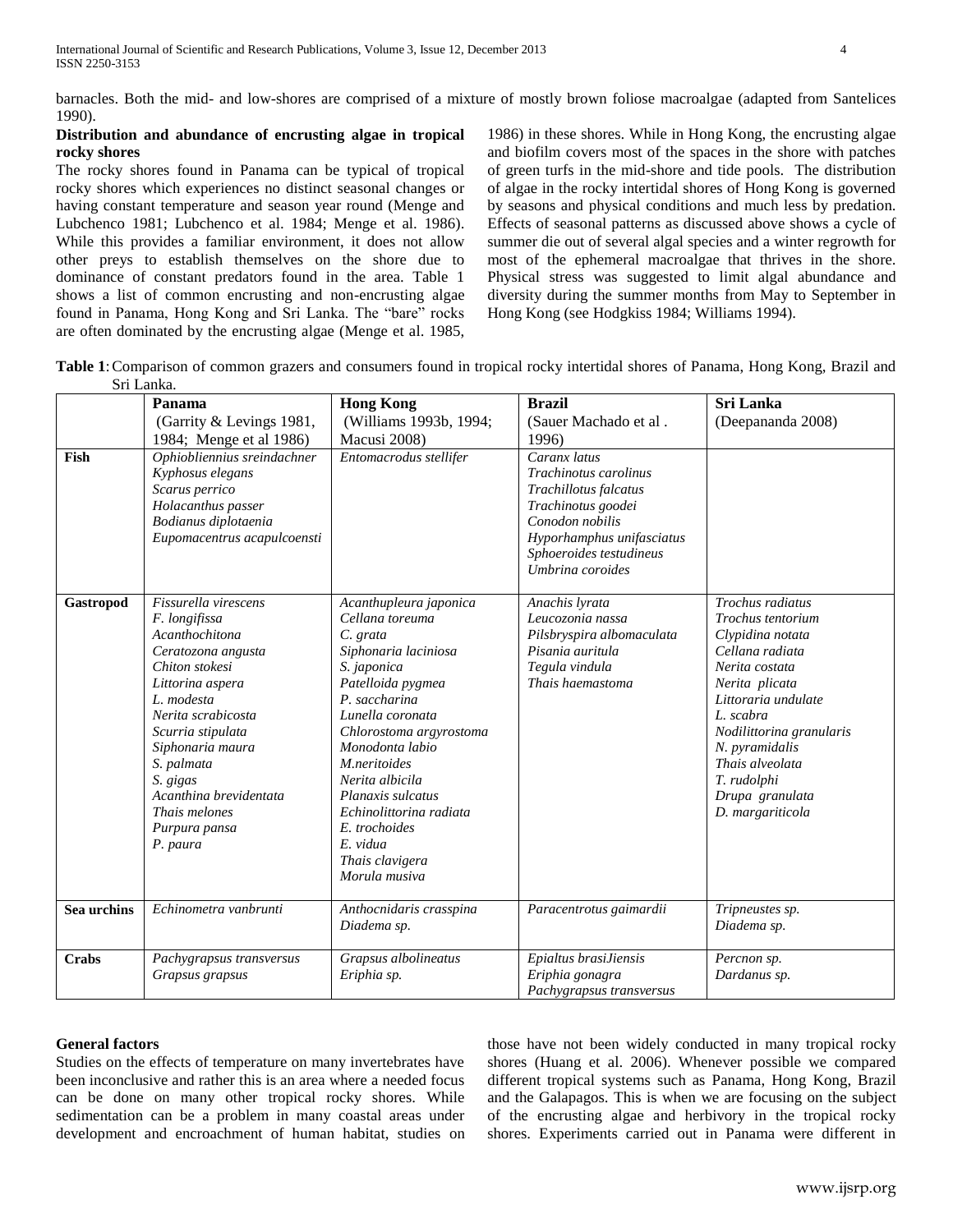experimental designs compared to those in Hong Kong. Nevertheless, some of the findings were similar and a comparison between the results of these studies will sum up the knowledge on these tropical rocky shores.

#### *Physical factors (temperature, desiccation and seasonality)*

Moore (1972) has published that environmental stresses in the tropics are greater compared to temperate shores. Aside from this, the effects of season can also vary between two different tropical rocky shores, depending on the locality. Tropical countries which are directly above the equator experiences a constant radiation from the Sun (e.g. Sri Lanka and Panama) but other areas such as Hong Kong or those directly adjacent to tropical countries can experience both summer and winter conditions. This has an effect on the abundance and distribution of flora and fauna in these areas. The Hong Kong shores appear to be largely controlled by the strong seasonality present which affects the abundance and distribution of marine algae (Williams 1993a; Kennish et al. 1996). A high temperature that rises up to  $50<sup>0</sup>C$  during summer causes algal die-offs in the shores in both the wave exposed and sheltered sites (Williams 1993b & 1994; Hutchinson and Williams 2001& 2003). A study on the effects of physical disturbances was conducted by Kaehler and Williams (1998) using artificial drip irrigation set-ups on study plots during summer and winter. The results suggest that physical stress structures the assemblage of algae in the high shore but there are no significant differences in the low shore set-up even with the drip irrigation. In the irrigated set-ups high on the shore, fleshy macroalgae settled and colonized empty plots and subsequently the encrusting algae also settled and recruited into the plots. When the irrigation was stopped, macroalgal settlement and colonization stopped except for several encrusting species like *Hapalospogidion gelatinosum* and *Ralfsia expansa* and the cyanobacteria *Kyrtuthrix maculans* that persisted for several months though in much reduced cover. These results suggest that in the high shore level, the physical stress is predominant not just in temperate areas but even in tropical rocky shores where heat and desiccation can be several times harsher than those experienced in a temperate shores. In contrast to these, observations in the Mediterranean shores demonstrate that recovery from disturbances changes the structure of the community including the rate of succession (Benedetti-Cecchi and Cinelli 1993; Dye 1993). While in Panama, the shores do not exhibit seasonal variations and no distinct zonation patterns appear in the sense as those of temperate shores.

#### *Tidal height*

The tidal height of the rocky shore can also be one factor in structuring the assemblage of encrusting algae. The study of Kaehler and Williams (1998) provides insight with respect to tropical rocky shores that there are species of algae which prefer to grow in the high shores compared to growing in the low shore areas. Some of these low shore species can also be found in the high shore areas when reduced physical stress occurs during seasonal changes, e.g. from summer to winter. The alga *Hapalospogidion gelatinosum* was almost completely restricted to the high shores although some individuals recruited to the low shores (Kaehler and Williams 1997). However, in this study, the wet treatments (irrigated) did not develop or allow this encrusting alga to be established in the low shore abundantly. The authors postulated that competition from overgrowth of other algae such as *Ralfsia expansa* and *Corallina spp* can be one of the main reasons (Kaehler and Williams 1996, 1998). Restriction to low shore areas of other species such as *Corallina spp* can be due to desiccation stress in the high shore areas (Kaehler and Williams 1998). Whereas in temperate areas, the brown alga *Pelvetia canaliculata* which is called Channel wrack by the British, was thought before to be restricted only in the upper shores (Wilson 1951), recent removal and succession experiments however proved this assumption untrue (Little & Kitching 1996). In Panama, foliose algae outcompetes the crustose algae even in the upper shores when shading experiments were conducted (Menge & Lubchenco 1981; Menge et al. 1985 & 1986). It was also observed that in upper shores, these foliose algae are restricted to cracks and crevices. The usually barren looking areas were observed to be mostly colonized by encrusting algae and corallines (Navarrete & Menge 1997).

#### *Sediment supply*

Though the effects of sediments on algal assemblage and its associated organisms are essential to understand the impact of coastal structures built in urban and recreational facilities. Those studies in tropical rocky shores have not been covered in most experiments. This area is important as the effects of anthropogenic dredging, bottom trawl fisheries, modern coastal infrastructures as well as strong typhoons and storms can have an indirect effect on re-suspension of sediment particles (Ruffin 1998; Hutchinson & Williams 2003) that can scour or remove encrusting algae (McQuaid & Dower 1990; McCook & Chapman 1991, 1997). This too can affect new recruits and early propagules of algae and invertebrates colonizing the substrate. The smothering of algae results from abrasion but can also be due to light attenuation (Airoldi & Cinneli 1997; Airoldi & Virgilio 1998). The effects of sedimentation may vary when other biological and physical factors are present; at small scales, it decreases the abundance and biomass of turf forming algae but at larger scales, the effects were variable or unclear (Airoldi and Virgilio 1998). Irving and Connell (2002) also suggested that sedimentation could further reduce the survivorship of algae on shaded subtidal rocky reefs.

In another study, violent episodic disturbances caused by wave action and sediment scouring revealed differences between how algal turfs, erect and encrusting algae colonize a bare substratum (Airoldi 2000). The turf forming algae spreads through vegetative reproduction while the encrusting and erect algae by dispersal of its propagules. This means that in the event of short pulse disturbances of substratum colonization, the most effective colonizers would be turf formers while the encrusting and erect algae would be dependent on reseeding to colonize the bare area. Further studies remain to be seen whether encrusting algae can overgrow or colonize dumped sediment loads in cases of reclamation, change of direction of water flow and sediment deposition in cases of barriers built on the shore e.g. groins or banks. These artificial structures may influence species settlement and colonization and affect the abundance and distribution patterns of algae and other epibiotic organisms (McGuiness & Underwood 1986; Olalia et al. 2009). In the Daya Bay coastal region of China, human activities and nutrient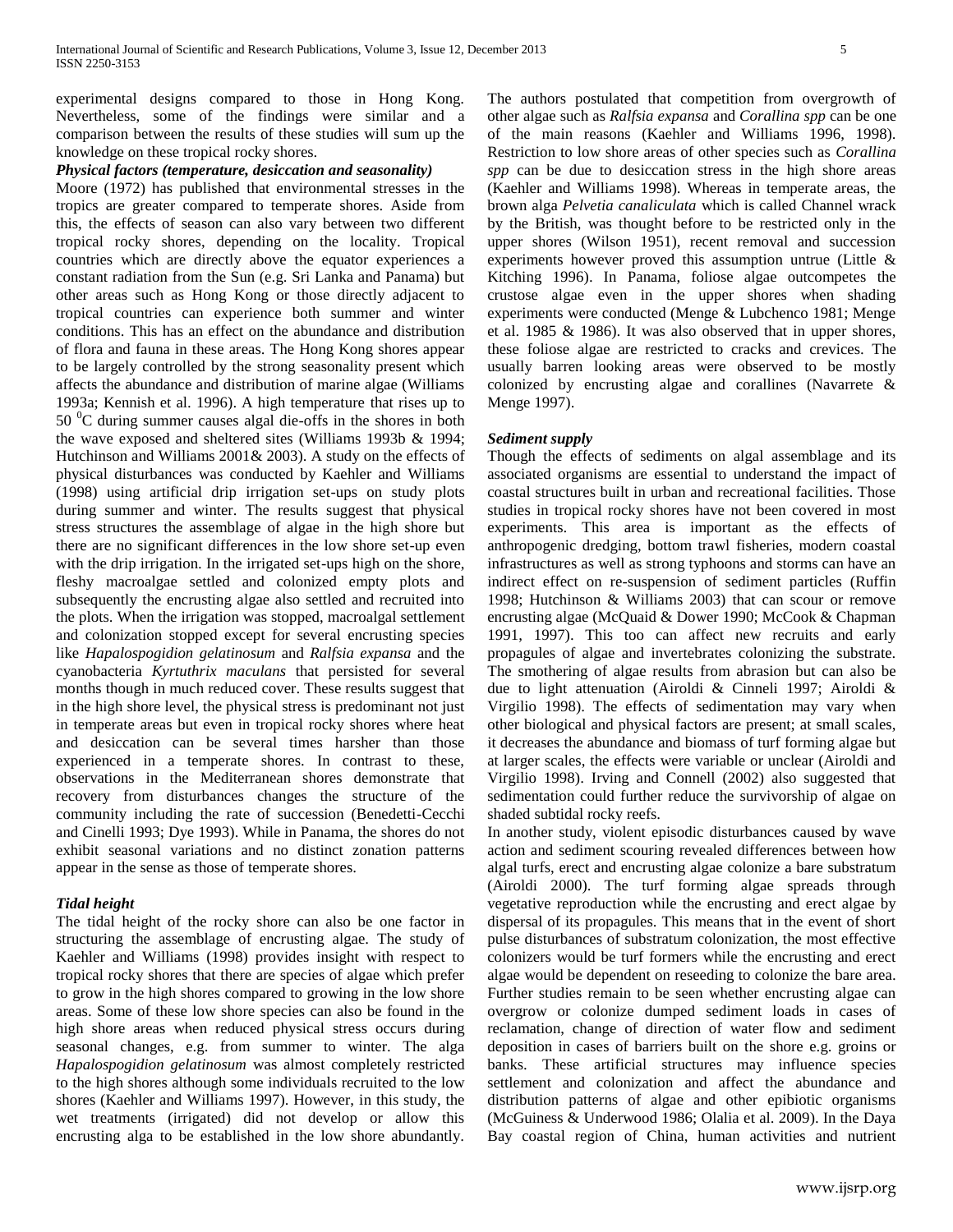loading has been positively related to the occurrence of harmful algal blooms in the area (Yu et al. 2007). This was often the case in many embayment areas where there is high primary productivity, intense human activities and the system receives both intense and short pulses of dissolved and particulate materials from the land (Cembela et al. 2005). Land and ocean interaction is not new science but the intense and increasing activities of humans in the coastal zones have particularly impacted most marine systems.

#### *Nutrient supply*

Most studies in nutrient enrichment focused on its impact on sub tidal areas such as in rocky and coral reefs and the plankton. Studies on direct impacts of eutrophication to algal assemblage in tropical rocky shores are still scant and needs to be quantified to have an idea of its effects and the extent of its occurrence. In addition, fertilization studies in the context of induced algal species succession have yet to be started in tropical rocky shores. An upstart project would be to assess nutrient enriched sub-tidal waters such as those near the mangrove areas or estuaries. It is probable that the rocky shore near this system benefits from exports of nutrients coming from these systems (Primavera 1998; Ditmar & Lara 2001; Nordhaus et al. 2006). The study of Bustamante et al. (1995a & 1995b) in South African rocky shores showed that kelp beds near the colonies of limpets are found to nourish and enhance the abundance and biomass of the limpets. Their study also showed that where dense aggregates of limpets are found, no foliose macroalgal beds develop as a result of intense herbivory on macroalgal sporelings. This was confirmed by previous experimental removals (Branch 1981; Eekhout et al. 1992) as well as removal of grazers due to natural catastrophe (Branch et al. 1990; McQuaid & Dower 1990), where foliose macroalgae developed quickly in the absence of the grazers. Recently the authors have observed this occurrence in their field study sites in Sri-Lanka and in Hong Kong where areas of high grazer density are mainly dominated by encrusting algae but areas of low grazing intensity allow the establishments of turf forming algae. Comparison of areas of high and low disturbances showed that macroalgal growth is stunted in less disturbed areas than in areas of high disturbance and this can be attributed to the presence of a number of grazers (Deepananda 2008; Deepananda & Macusi 2012).

Worm and Sommer (2000) postulates that even a single nutrient pulse can have direct and indirect effects such as on the increase of the number of grazers on seaweeds exposed to high nutrients compared to those which were unexposed. They also suggested that the length of time of duration or exposure to nutrients is a more decisive factor compared to frequency of nutrient pulses (Worm & Sommer 2000). A recent field manipulation study by Nielsen (2003) with nutrient additions in tide pools in rocky shores of Oregon (which experiences intermittent upwelling) showed that macrophyte abundance and biomass increases with increased nutrient loading. These nutrient pulse studies can be conducted in tropical rocky shores to determine the effects of high nutrient input in algal assemblage found in the coastal zone.

#### **Complex habitat structure**

The complexity of habitat structures found in many tropical rocky shores adds another advantage to consumers from constant predation and physical stress (Menge & Lubchenco 1981; Menge et al. 1985 & 1986). Substrate heterogeneity adds variation and increase in surface area of many rock platforms enabling animals and plants to live astride together whether as cryptic species hiding from the harsh exposure to desiccation or to the beating of waves and persistent herbivory (Menge 1983; Raimondi 1988; Blanchete et al. 2000). During the last Asian tsunami in 2004 in the Indian Ocean, villages with remaining plantations of *Casuarina* and mangroves were left unscathed by the deluge of strong waves compared to areas in other parts of Tamil Nadu where there were no barriers, the damages were much lesser (Danielsen et al. 2005). Authors have observed the similar result from Sri Lanka after the same tsunami event in 2004. In the Wadden Sea, the complex habitat structures such as eelgrass bed can prevent overexploitation by predators as well as competitive exclusion, allowing a diversification of assemblage (Reise 1978). In the case of the tropical rocky shores, the availability of refuges for predator avoidance and refuge from desiccation and physical stress seems to increase diversity in the community (Garrity 1984; Menge et al. 1985, 1986). Similar observations were recorded in Hong Kong rocky shores where most animals were found hiding in cracks and crevices including some foliose algae concentrated in various patches to avoid physical stress during the summer period (Williams 1993a, Williams 1994). This highly stressful condition leads to release of prey from predation and increase effect of competition among basal species e.g. encrusting algae. Similarly if this condition is reversed, e.g. physical stress is much reduced, predation or herbivory affects sessile prey species in greater magnitude than competition between the basal species as predicted by the environmental stress models.

This model which suggest that species of high trophic status (e.g. predators) would be regulated primarily by competition while species of low trophic status (basal species e.g. algae and barnacles) should be regulated primarily by predation (Menge & Sutherland 1976; Menge et al. 1986; Menge & Olson 1990) predicts that in benign areas, the effect of competition is not clear or present at all. In the Hong Kong rocky shores, we tested whether the predictions of the environmental stress model holds true when different herbivores are present and the conditions are benign. Using manipulation experiments, our results show that molluscan herbivores primarily controls the algal assemblage in this area when they are present in high number (Deepananda  $\&$ Macusi 2012), while the fish and crabs do contribute in reducing algal cover but only those which attain escape sizes from molluscan herbivores (Macusi 2010).

#### **Biological factors (recruitment, settlement, herbivory and predation)**

Algal standing crop increases from the high-shore to the lowshore; herbivore distribution pattern also shows similar pattern, i.e., increases from the high-shore to the low-shore. During summer, most of the ephemeral green algae that were able to grow during the winter die off leaving the encrusting algae to be the most dominant cover during the season (Williams 1993a & 1993b; Williams 1994). Grazing is mostly concentrated down on the low shore during these months to avoid heat stress and gain moist algae found growing on the low shore. Grazing is presumably much reduced during these summer months because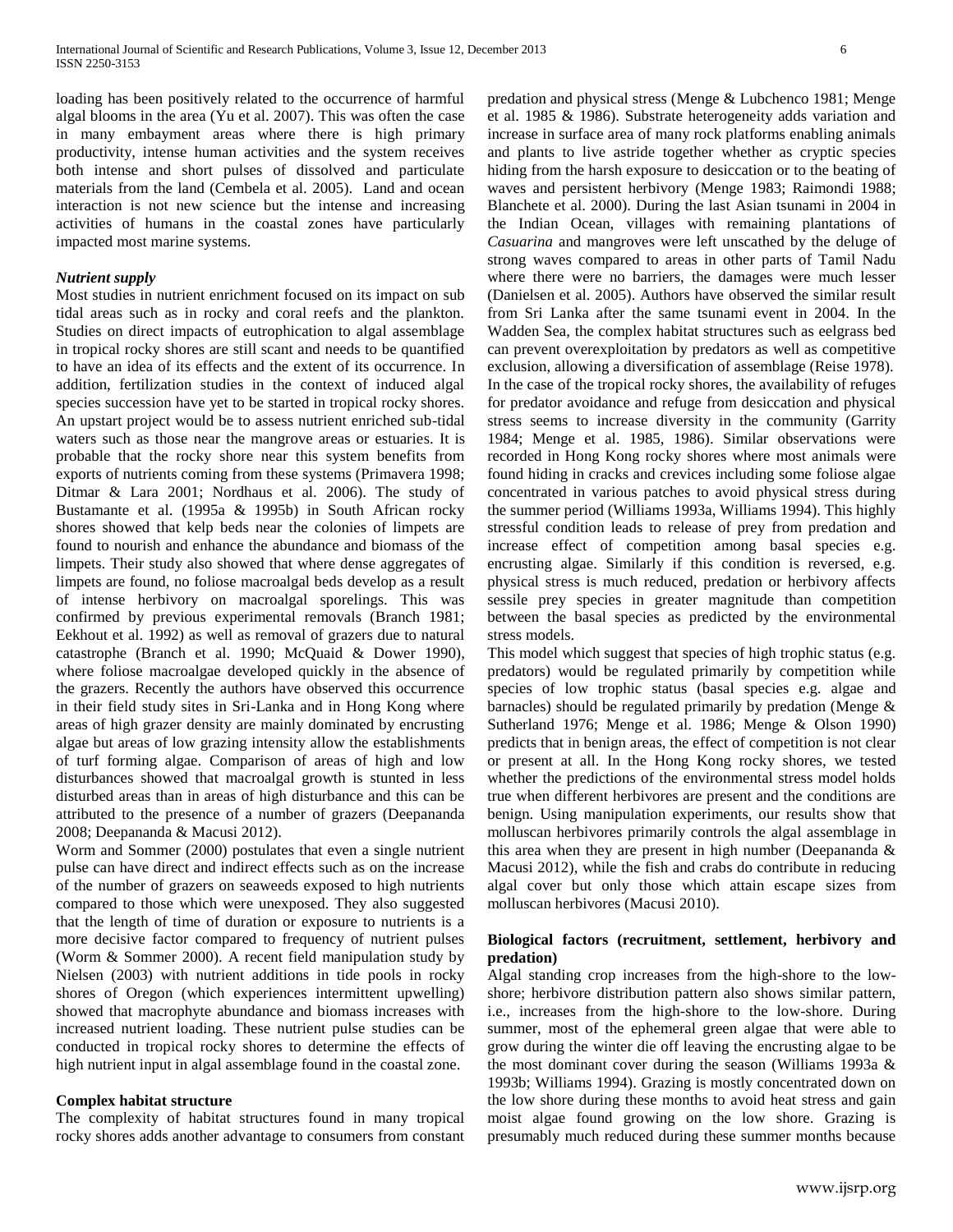most gastropods and algae die out of desiccation, heat stress while the remaining ones can be found concentrated in crevices and pools.

A different condition occurs in Panama where a continuous grazing pressure by fish and gastropods are present on the shores (Garrity & Levings 1981, 1983; Levings & Garrity 1983; Garrity 1984; Menge et al. 1986). Because fishes are abundant in these shores, and prey on the sessile algae and the gastropods. This predation by fishes have restricted the grazing behavior of herbivorous gastropods (Garrity & Levings 1981, 1983) which now keeps a predator avoidance mechanism, leaving patches of grazed and ungrazed areas in the mid- and low-shore especially when the tides are moving in. For instance, the herbivorous gastropods, *Nerita scabricosta*, *N. funiulata* and *Siphonaria gigas* were observed to scurrying back to their holes and home scars to avoid predation by damsel and parrot fishes as the tide rushes back in (Levings & Garrity 1983 & 1984). In effect, patches of algae are grazed near the home zones of these gastropods but far where they are not found, patches of ungrazed crustose algae can be observed including some erect algae (Levings & Garrity 1984). In comparison to these observations, study on the Brazilian shores (Sauer Machado et al. 1996) have shown that erect macroalgae outcompetes most of crustose algae during removal experiments but predation by fishes or gastropods or predatory avoidance mechanisms of gastropods in the area do not exist. These contrasting observations in the presence of predators have led one of the authors (EDM) to conduct exclusion experiments in Hong Kong shores and find out if fish dominates in every tropical rocky shore just as have been suggested earlier by Brosnan (1992). Our findings are in line with the findings of Sauer Machado and others (1996) in which they have found the effects of predation by fishes on grazers are not the major features of these shores nor does the benign environment automatically favors the grazers (Macusi 2010). Top-down grazing has been observed in these shores (Williams 1994; Hutchinson and Williams 2001), although fishes are present, they do not dominate other consumers there. But the higher abundance of molluscan grazers largely controls the abundance of sessile preys. It is also possible that indirect effects can be the major character occurring in many of these shores as a secondary effect of the interactions happening in the community (Guidetti & Dulcic 2007).

Petraitis (1983) has pointed out that in temperate rocky shores, the movement of littorinid grazers are also important in structuring rocky shores. In his experiments, the recruitment of *Balanus sp*. has been directly related to the grazing density of littorinids. At lower density, the littorinids can help *Balanus spp.*  settle but at a higher density, this becomes detrimental. This is presumably due to the bulldozing effect of these grazers (Denley & Underwood 1979). The effect on *Enteromorpha* has been to eliminate patches at high grazing densities but at lower grazing intensity the patches of algae remain resistant (Petraitis 1983). Other grazing investigations done in temperate areas have found that the territorial patelid limpet, *Patella longicosta* has been responsible to increase the productivity of a crustose alga, *Ralfsia verrucosa* (McQuaid & Froneman 1993; Kaehler & Froneman 1999). It was postulated that physical disturbance through its grazing enhances the productivity of the algae by providing spaces for its margins to extend. Another is that the molluscs can

leave nutrient rich mucus and excretion behind the patches of grazed crustose algae. These limpets rarely leave their territories and remove other competitors of *R. verrucosa* by completely grazing on sporelings as well as foliose algae that finds its way in its territory. Studies on the effects of mucus on patches of algae in Hong Kong show that it has limited effects on stimulating production of algae as heat and desiccation can easily dry them out (Williams et al. 2000).

Several studies on grazing in Hong Kong (Williams 1993b; Williams et al. 2000; Hutchinson and Williams 2001; Macusi 2010) have shown that whether in the low shore or in the high shore, grazers can remove erect macroalgae in experimental plots within a few weeks. This favors to establish the grazer resistant assemblages such as corallines and other encrusting algae (Kaehler & Williams 1998). Herbivores can preferentially remove species of ephemeral green algae and allow the encrusting algae to develop (Lubchenco & Menge 1978; Benedetti-Cechi & Cinelli 1993). If molluscs predominate in Hong Kong, fish tends to graze and predate on sessile algal preys including some gastropods in Panama (Menge & Lubchenco 1981; Menge et al. 1986).The presence of the herbivorous and omnivorous fishes such as damsel fishes-*Eupomacentrus acapulcoensis*, the chub-*Kyphosus elegans*, the parrot fish-*Scarus perrico*, the wrasse-*Bodianus diplotaenia*, and the porcupine fish-*Diodon hystrix* in the subtidal area which forages in the lowand mid-intertidal zone during high tide has been one of the distinguish characteristic of this tropical rocky shore community (Menge et al, 1986; Garrity & Levings 1981 & 1983). While in the Galapagos, climate perturbations such as the El Niño effect have a detrimental and large scale effects on the intertidal community (Vinueza et al. 2006). Continued evaluation of the effects of herbivory is important in identifying major groups of consumers and species that can directly or indirectly influence the settlement, growth and distribution of algae in tropical rocky shores. Fish grazing studies in other tropical rocky shores are needed to confirm the studies done by Menge and others (1986) where studies were unreplicated owing to shortage of funds and manpower. It is presently postulated that just as the molluscs play a dominant role in structuring the algal assemblage, fish dominated systems are also thought to do the same (Randall 1961 & 1965). Common grazers found in Panama, Hong Kong, Brazil and Sri Lanka are listed in Table 2.

## *Effects of herbivory/ predation*

The effects of mobile subtidal predators such as fish and crabs have been intensively studied on subtidal areas of rocky reefs; temperate rocky shores and tropical coral reefs. Presence of sub tidal predators such as fish and crabs are not new but very few studies have been done on their contribution for structuring of the near shore systems such as the tropical rocky coasts. Most of the studies on fish grazing have been confined to the sub tidal areas such as in coral reefs (Randall 1961; 1965), in tropical freshwater streams (Power 1983; Power et al. 1989) and in general coastal areas like near breakwaters (John and Pople 1973). One of the most extensive studies done of this kind was by Menge and others (1986), who examined the interactions of varied consumers in the rocky intertidal shores of Taboguila island in Panama. The observed patchiness of the area led them to postulate that this patchiness may be attributed to a large mobile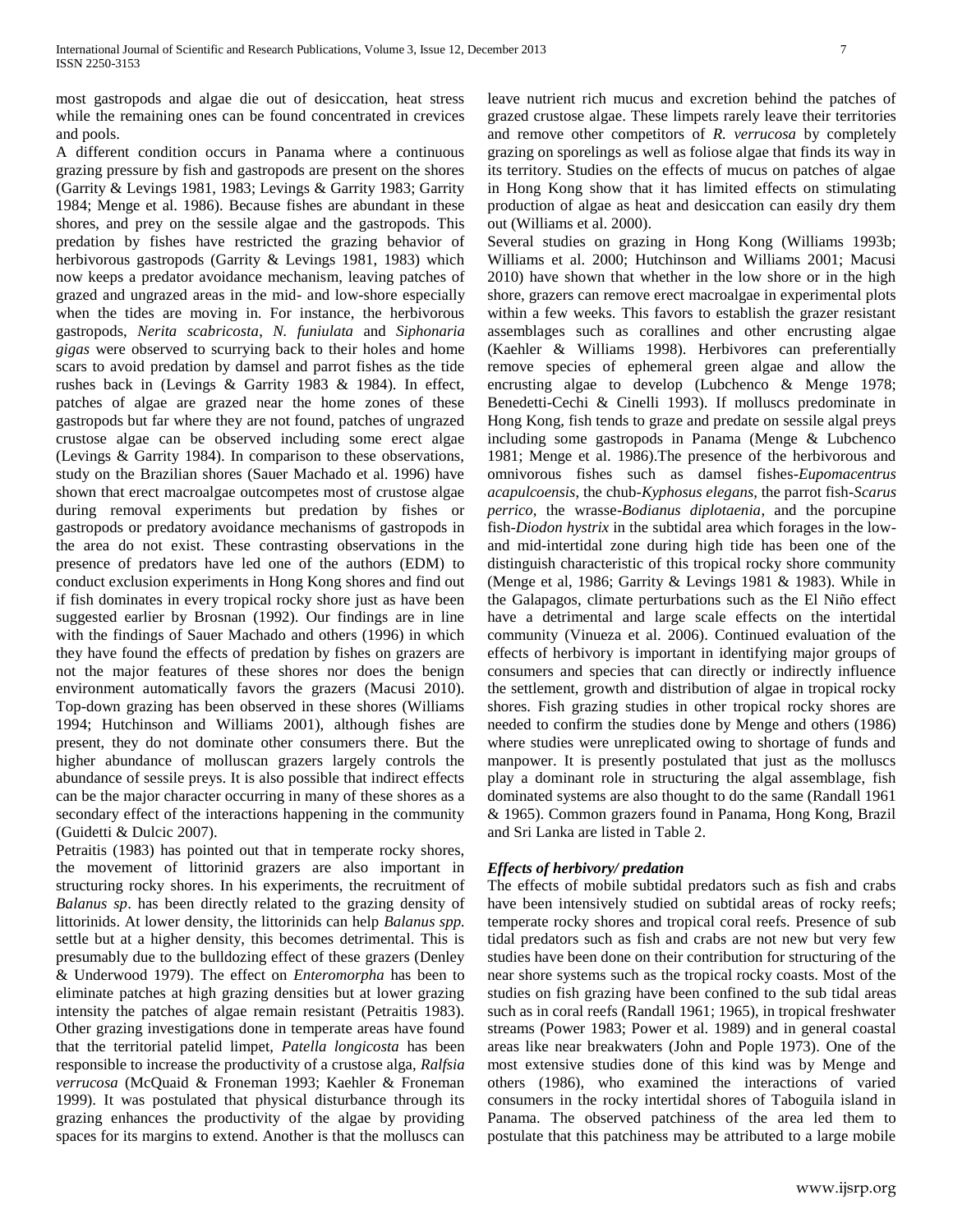predator like fish. Findings of a previous study (John & Pople 1973) off the Ghanaian coasts have also confirmed the grazing effect of fishes. Choat and Kingett (1982) however preclude the results of such studies as they were not able to find the relationship of amphipod seasonal decline in abundance with the sparid fishes they studied. Although they were not able to quantify the direct effect of predation by fishes on amphipods, it is possible that the abundant fishes they have studied would also be preying on other sessile forms such as macro- and micro-algae as those cases discussed above. Moreover, the experimental design of the study which was only done in less than a year of observation and focused on invertebrate predation but not on

herbivory. Some fishes are omnivorous but there are quite few accounts on fish nutritional ecology and Choat and Clements (1998) recounts even further the scarcity of biogeographical studies on this aspect. A recent studies by Rilov and Schiel (2006a, 2006b) in New Zealand examined if fish predation was seascape dependent or not (that is, the adjoining topography of the land affects the way the assemblages are structured) and how it affects mussel mortality in the mid- and low-intertidal zones. The study provided evidence that in the presence of rocky reef systems mussel mortality was lesser compared when there were none.

|  | Table 2: Lists of common rocky intertidal algae from Panama, Hong Kong and Sri Lanka |  |  |  |  |  |
|--|--------------------------------------------------------------------------------------|--|--|--|--|--|
|  |                                                                                      |  |  |  |  |  |

| Panama<br>(adapted from Lubchenco 1984) | <b>Hong Kong</b><br>(adapted from Kaehler and Williams 1996) | Sri Lanka<br>(Deepananda 2008) |
|-----------------------------------------|--------------------------------------------------------------|--------------------------------|
| Lobophora sp                            | Ralfsia expansa                                              | Acanthopora sp.                |
| Mesospora sp                            | Hapalospongidion gelatinosum                                 | Asporagopsis sp.               |
| Ralfsia sp                              | Hildenbrandia prototypus                                     | Caulerpa racemosa              |
| Hildenbrandia sp                        | H. occidentalis                                              | C. sertulariodes               |
| Schizothrix calcicola                   | Dermocarpa sp. <sup>a</sup>                                  | Centroceras clavulatum         |
| <b>Bryopsis</b> spp                     | Kyrtuthrix maculans                                          | Gracilaria cassa               |
| Caulerpa botryoides                     | Chaetomorpha antennina <sup>a</sup>                          | Hypnea pannosa                 |
| C. peltata                              | Ulva sp. $^a$                                                | Padina boergesenii             |
| Chaetomorpha sp                         | Corallina sessilis                                           | Valonia fastigiata             |
| Chladophoropsis sp                      | C. pilulifera                                                | Ahnjeltiopsis pygmaea          |
| Cladophora sp                           | Dermonema frappieri <sup>a</sup>                             | Chaetomorpha antennina         |
| Enteromorpha sp                         | Gelidium pusillum                                            | C. gracilis                    |
| Ulva sp                                 | Hincksia mitchelliae <sup>a</sup>                            | Chnoospora minima              |
| Amphiroa sp                             | Polysiphonia sp. <sup>a</sup>                                | Enteromorpha intestinalis      |
| Cenfroceros clavulatum                  | Porphyra suborbiculata <sup>a</sup>                          | Euryomma platycarpa            |
| Corallina spp                           | Pterocladia tenuis <sup>a</sup>                              | Sarcodia montagneana           |
| Gelidiella sp                           | Endarachne binghamiae <sup>a</sup>                           | Sargassum cristaefolium        |
| Gelidium pusillum                       |                                                              | S. wightii                     |
| Hypnea sp                               |                                                              | Ulva fasciata                  |
| Jania sp                                |                                                              | U. lactuca                     |
| Laurencia sp                            |                                                              | U. rigida                      |
| Polysiphonia sp                         |                                                              |                                |
| P. pacifica                             |                                                              |                                |
| Spyridium sp                            |                                                              |                                |
| Microcoleus lyngbyaceae                 |                                                              |                                |

a=strongly seasonal

This shows that fishes can exert strong effects to their immediate community. Trophic linkage is usually described as the transfer of energy from organisms of one trophic level to the other through different interactions. We depicted a hypothetical food web interaction links for the rocky shore algal communities of Panama and Hong Kong (Figure 2). Predation and herbivory are

examples of trophic linkage where producers transfer their accumulated energy to the consumer. In Hong Kong, the rare predatory crab *Eriphiasp* can predate on other crabs such as the herbivorous grapsid crabs usually found foraging on the shore. But its gut content can also include other invertebrates like mussels and limpets as well. While in Panama, fish usually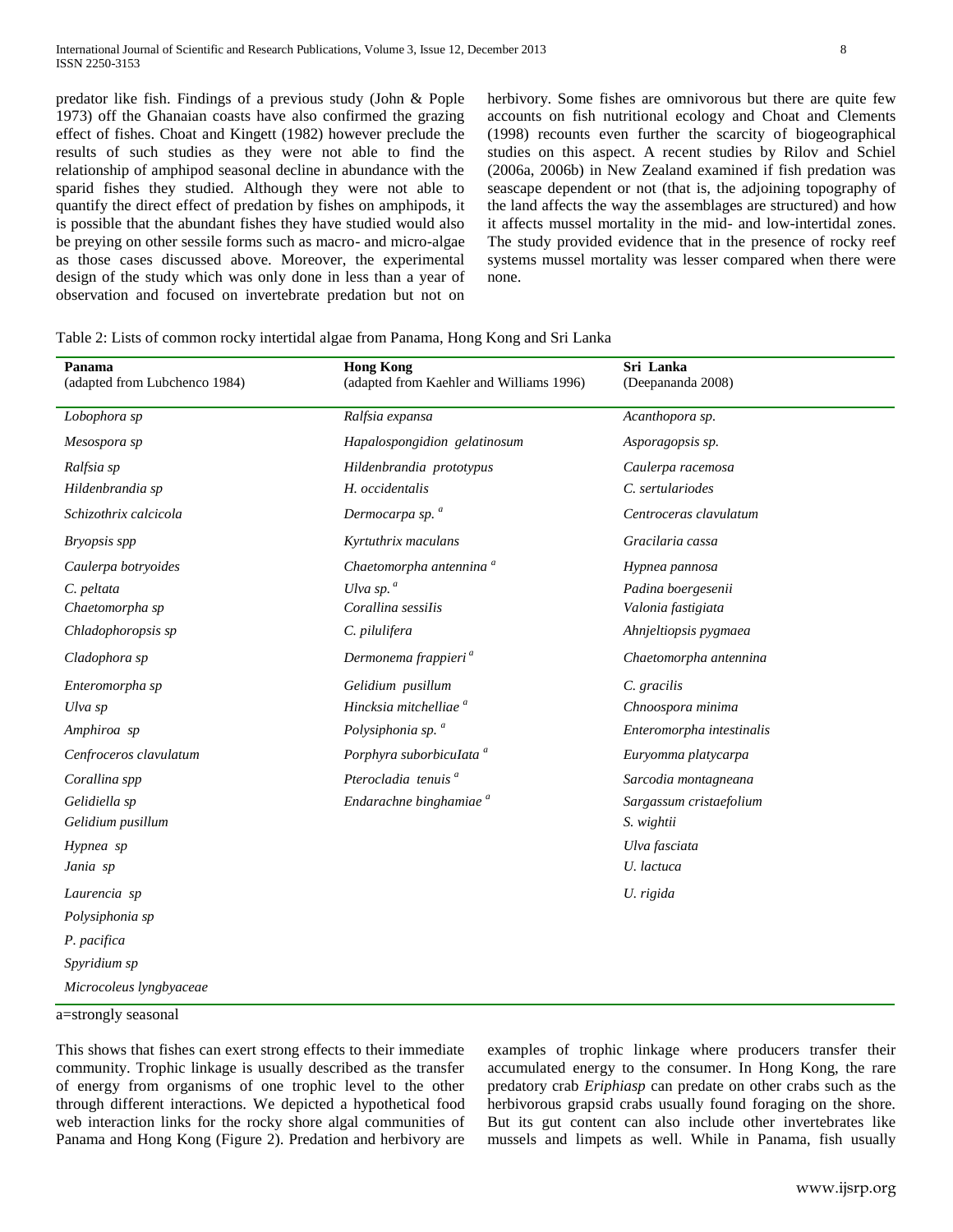includes in their meals the herbivorous gastropods as well as the predatory ones such as *Purpura paura* and *P. pansa* (Garrity & Levings 1981; Garrity 1984). This trophic linkage in the rocky shores can occur fast through subtidal predators like fishes and crabs that usually forage only during high tides. Current trends seem to suggest that the lack of single dominant key species in tropical rocky shore systems can be a reflection of the complex interactions of various consumers present. This brings us the next topic, the keystone species concept.

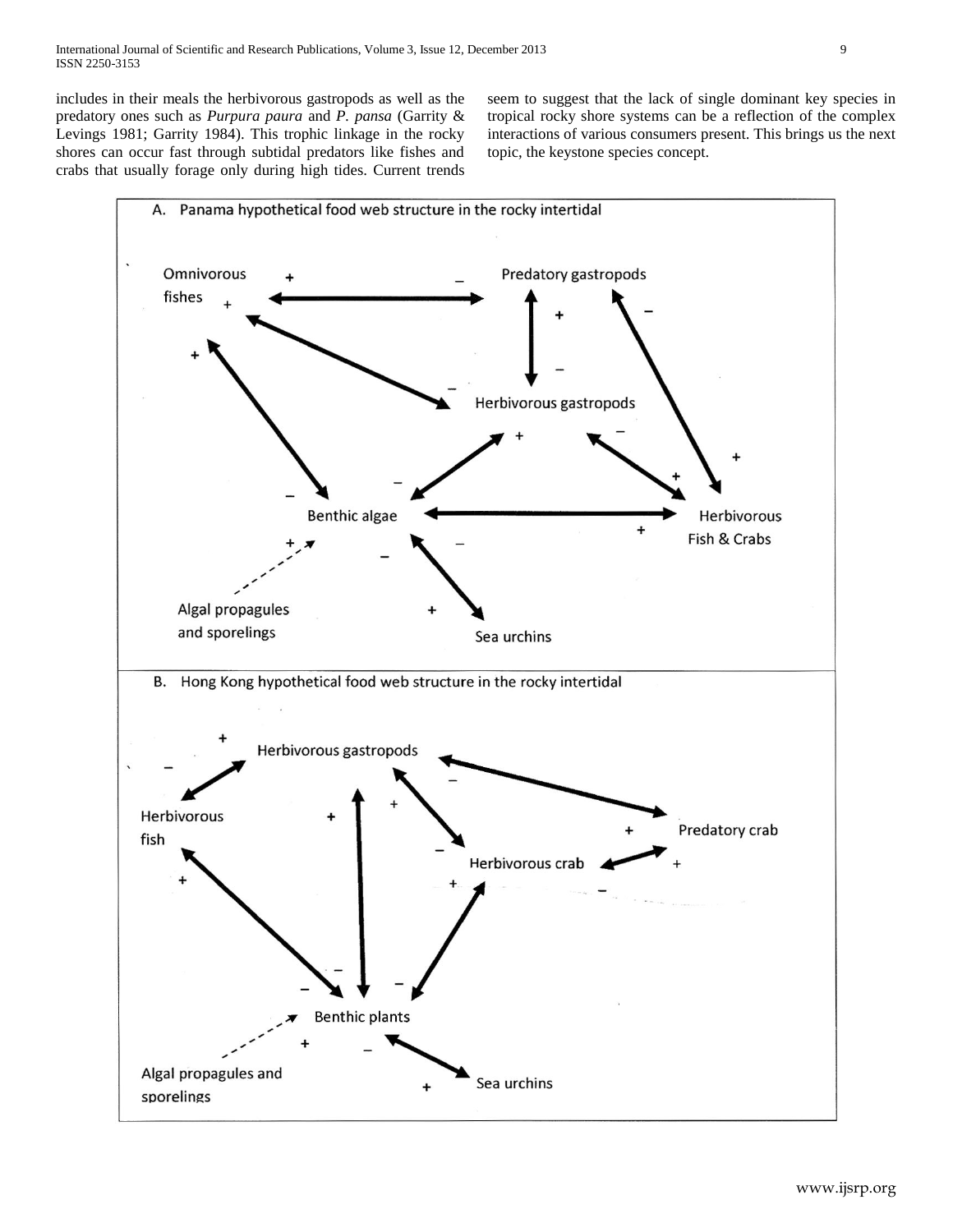**Figure 2:** Comparison of interaction web of rocky shore communities in (A) Panama and (B) Hong Kong. The thick and broken lines suggests the qualitative strengths of the interaction and  $+ \&$  - means positive and negative effects, respectively. Arrow heads point to groups affected and a blunt end means insignificant effect.

### *Competition*

Most of the observed living spaces in tropical rocky shores thrive mostly on barren patches, boulders and rocky reefs that creates effective refuge areas due to the holes, cracks and crevices that hosts several consumers and even patchily growing algae. This contrasts greatly to temperate areas where algae compete for spaces to colonize aggressively when present (Dayton 1971). Space competition does not seem to occur in non-seasonal tropical rocky shores (Dayton 1971, 1975; Menge and Lubchenco 1981; Santileces 1990). Because, both food and nonfood resources are abundant and there is no competition that occurs among inhabitants of the shore at all tidal levels (Navarrete and Menge 1997). Fish predation has been known to control and affect to lower the recruitment of sessile organisms (Menge 1991; Navarrete and Menge 1997). The upper intertidal zone of rocky shores in Panama has been observed to be dominated by barren space, while the mid- and low-shores are dominated by crustose algae. There were no observations that suggest a competition between crustose algal species is present. Post experimental analysis by Menge (1991) suggests that when the recruitment of invertebrates and foliose algae increases, the coverage of the crustose algae declines. Since the crustose algae generally covers 90% of the space in Panama, he concludes that low recruitment seem to be the norm in the area. In the case of Hong Kong, observations of competition were not recorded except the overgrowth of ephemeral greens of the space during winter which also dies off during the summer. Garrity (1984) concluded that generally tropical climate prevents the establishment of foliose macro-algae in the upper shores because of intense heat and desiccation. Earlier, Wilson (1951) correctly suggested that sharp temperature changes can only be tolerated by few species so that no aquatic organisms will survive these changes. The result would be only few organisms colonizes the upper shores and the number and diversity of organisms only increases as you move from the upper to the lower intertidal zone.

#### **CONCLUSION**

Tropical rocky shores are affected by many factors from sediment scouring, strong wave action, pulse disturbances namely typhoons, storms and nutrient loading, herbivory, heat and desiccation, habitat structure, and larval and propagule supply. In comparison to temperate shores, the mid- and highshore of tropical rocky shores experiences a greater degree of heat and desiccation year round due to its topography; when seasonal changes interacts with location, possible succession of algal functional groups occurs in the shore with erect algae dominating this change and displacing the competitively inferior crustose algae. This effect of physical factors in tropical rocky shores can influence the structure of algal communities as well as consumers in the shore. Distribution patterns of algae in temperate rocky shores follow distinct banding patterns of fauna and flora but this is less distinct in many tropical rocky shores around the world. Herbivory in most tropical rocky shores can be due to fish, crabs, molluscs and iguanas; molluscan herbivores in Hong Kong dominates the rocky shore and plays the major role in structuring the algal community during the winter. While fish and crabs may be present, these herbivores do not have as strong effect as the ubiquitous and more abundant molluscan herbivores. Algal escapes from molluscan grazing and cyanobacteria form the bulk of foods used by crabs during winter while encrusting algae are also utilized; fish on the other hand may browse on turf algae. Molluscan grazers preclude the establishment of algae by bulldozing algal sporelings. Grazer exclusion in Hong Kong and Panama suggests that foliose and filamentous algae can colonize the low shore as well as the midshore areas but the higher shore levels are physically constrained by physical factors such as heat and desiccation. In addition, fish and crabs can have a significant effect on the abundance and distribution patterns of tropical intertidal algae but whose effects may vary on groups of algae or depends on the abundance of fish and crabs on the shore as well as the presence of other grazers such as limpets. In Panama, fish acts as top predator in the system dominating and affecting the grazing behavior of most herbivorous gastropods. While in the Galapagos, climate perturbations such as the El Niño have a detrimental and large scale effects on the intertidal community. The keystone species concept at present definition does not seem to apply in tropical rocky shores probably as a result of the presence of more diverse and redundant consumers in the area. Site specific characteristics in Panama would include a tropical non-seasonal rocky shore being affected mainly by its year round exposure to the Sun. Rocky reefs are abundant in the area and barren grounds also abound. The most abundant predators are the fishes which affect the behaviors of the molluscan grazers and possibly cause the observed "barrenness" of the area. There are also no clear zonation patterns whether in the low- or mid-shore zone. Hong Kong on the other hand is more of a seasonal type, with the summer season causing a widespread grazer and algal die offs during which the encrusting algae dominate the shores. During winter, some foliose algae settle and colonize not only the low shore but even the mid-shore. The effects of fish are quite negligible but may still play a role in structuring the assemblage cover. Subtidal predators which clearly impacts in Panama are therefore absent in most of the Hong Kong shores. We suggest that more varieties of experimental manipulations are needed to determine significant biological and physical processes affecting the structure of algal and faunal assemblages across broad areas in the tropics.

#### **ACKNOWLEGEMENT**

The authors would like to thank the German Academic Exchange Service (DAAD) for awarding the scholarship to study ecology in Germany and field work in Sri Lanka and Hong Kong, Prof. Dr. Kai Bischof and Prof. Dr. Ulrich Saint Paul for giving valuable comments and editing the early forms of this manuscript, and Prof Gray A. Williams for the generous support EDM to stay at the Swire Institute of Marine Science, Hong Kong.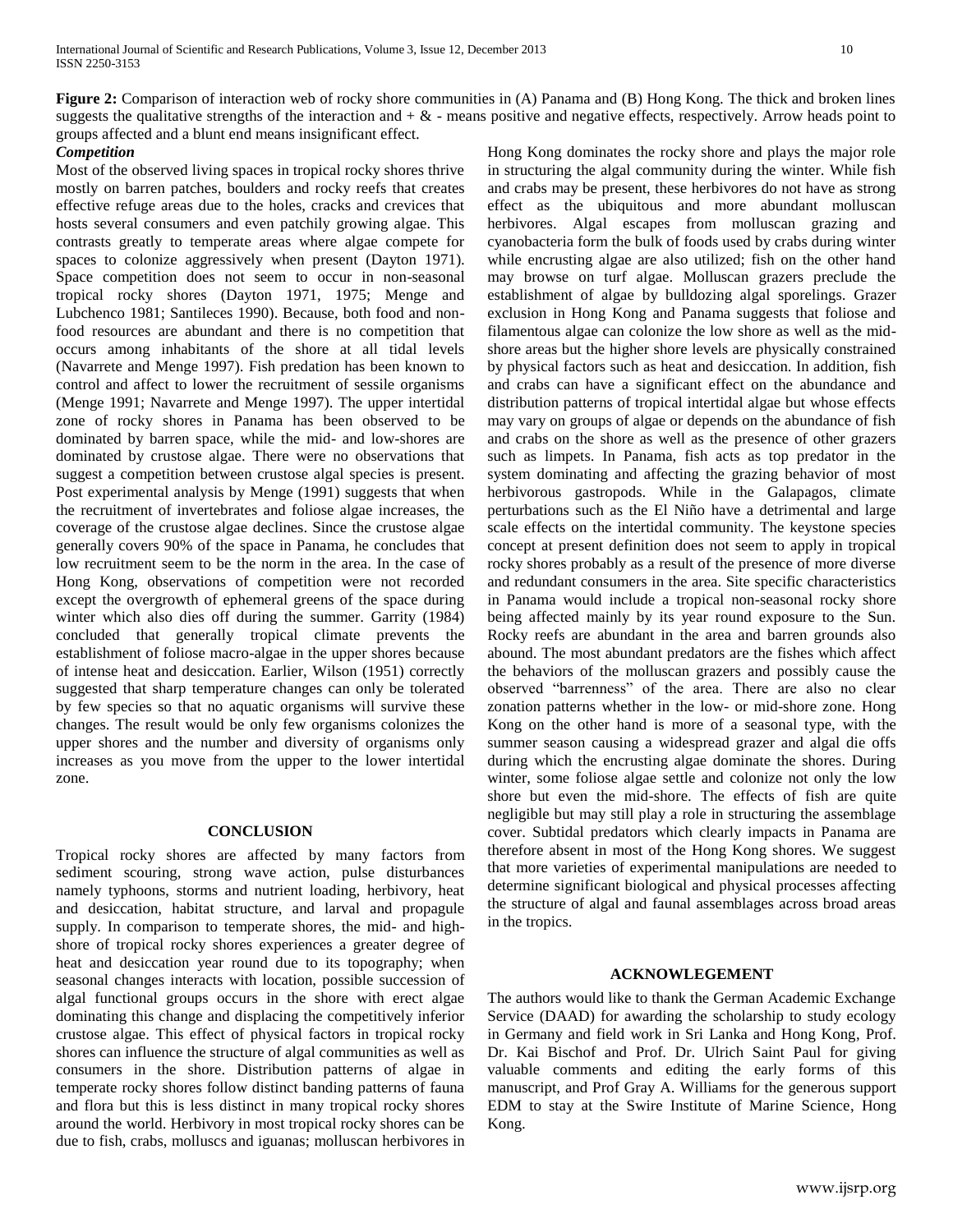#### **REFERENCES**

- [1] Airoldi L, Cinelli F. 1997. Effects of sedimentation on subtidal macroalgal assemblages: an experimental study from a mediterranean rocky shore. J Exp Mar Biol Ecol 215: 269-288.
- [2] Airoldi L, Virgilio M. 1998. Responses of turf-forming algae to spatial variations in the deposition of sediments. Mar Ecol Prog Ser 165: 271-282.
- [3] Airoldi L. 2000. Responses of algae with different life-histories to temporal and spatial variability of disturbance in subtidal reefs. Mar Ecol Prog Ser. 195:81-92.
- [4] Benedetti-Cecchi L, Cinelli F. 1993. Early patterns of algal succession in a midlittoral community of the Mediterranean sea: a multifactorial experiment. J Exp Mar Biol Ecol 169:15-31.
- [5] Bertness, MD, Garrity SD, Levings SC. 1981. Predation pressure and gastropod foraging: a tropical-temperate comparison. Evolution 35: 995- 1007.
- [6] Blanchette CA, Thornber C, Gaines S. 2000. Effects of wave exposure on intertidal fucoid algae. Proceedings of the California Islands Symposium 5:347-355.
- [7] Branch GM . 1981. The biology of limpets: physical factors, energy flow, and ecological interactions. Oceanogr Mar Biol Ann Rev 19:235-380.
- Branch GM, Eekhout S, Bosman AL. 1990. Short term effects of the 1988 Orange river floods on the intertidal rocky shore communities of the open coast. Trans Royal Soc South Afr. 47: 331-354.
- [9] Brosnan DM. 1992. Ecology of tropical rocky shores: plant animal interactions in tropical and temperate latitudes. In: John DM, Hawkins SJ, Price JH (eds) Plant-animal interactions in the marine benthos. Spec vol 46. Systematics Association, Clarendon Press, Oxford, 101-131.
- [10] Buschman AH. 1992. The role of herbivory and dessication on early successional patterns of intertidal macroalgae in southern Chile. J Exp Mar Biol Ecol 139:221-230.
- [11] Bustamante RH, Branch GM. 1996. The dependence of intertidal consumers on kelp-derived organic matter on the west coast of South Africa. . J Exp Mar Biol Ecol 196:1-28.
- [12] Bustamante RH, Branch GM, Eekhout S. 1995a. Maintenance of an exceptional intertidal grazer biomass in South Africa: Subsidy by Subtidal Kelps. Ecology 76:2314-2329.
- [13] Bustamante RH, Branch GM, Eekhout S, Robertson B, Zoutendyk P Schleyer, Dye A, Hanekom N, Keats D, Jurd M, McQuaid C. 1995b. Gradients of intertidal primary productivity around the coast of South Africa and their relationships with consumer biomass. Oecologia 102:189- 201.
- [14] Castilla JC. 1999. Coastal marine communities: trends and perspectives from human-exclusion experiments. Trends Ecol Evol 14:280-283.
- [15] Castilla JC and Bustamante RH. 1989. Human exclusion from rocky intertidal of Las Cruces, central Chile: effects on *Durvillaea antarctica* (Phaeophyta, Durvilleales). Mar Ecol Prog Ser 50:203-214.
- [16] Cembella AD, Ibarra DA, Diogene J, Dahl E. 2005. Harmful algal blooms and their assessment in fjords and coastal embayments. Oceanography18:160-173.
- [17] Choat JH, Kingett PD. 1982. The influence of fish predation on the abundance cycles of an algal turf invertebrate fauna. Oecologia 54:88-95.
- [18] Choat JH, Clements KD. 1998. Vertebrate herbivores in marine and terrestrial environments: a nutritional ecology perspective. Annu Rev Ecol Syst 29:375-403.
- [19] Connell JH. 1978. Diversity in tropical rain forest and coral reefs. Science 199:1302-1310.
- [20] Connell JH. 1985. The consequences of variation in initial settlement vs. post-settlement mortality in rocky intertidal communities. J Exp Mar Biol Ecol 93:11-45.
- [21] Danielsen F, Sørensen Mikael K, Olwig Mette F, Selvam V, Parish F, Burgess ND, Hiraishi T, Karunagaran VM, Rasmussen MS, Hansen, LB, Quarto A, Suryadiputra N. 2005. The Asian Tsunami: A Protective Role for Coastal Vegetation. Science. 310:643.
- [22] Dayton PK. 1971. Competition, disturbance and community organization: The provision and subsequent utilization of space in a rocky intertidal community. Ecol Monogr 41:351-389.
- [23] Dayton PK. 1975. Experimental evaluation of ecological dominance in a rocky intertidal algal community. Ecol Monogr 45:137-159.
- [24] Deepananda KHMA. 2008. Community-level analysis of anthropogenic impacts on rocky shore communities in Sri Lanka. Available from Nature Precedings <http://dx.doi.org/10.1038/npre.2008.2317.1>
- [25] Deepanada KHMA, ED Macusi. 2012. Human disturbance on tropical rockyshore assemblages and the role of marine protected areas in reducing its impacts. Philipp Agric Scientist, 95(1): 87-98.
- [26] Dittmar T, Lara RJ. 2001. Do mangroves rather than rivers provide nutrients to coastal environments south of the Amazon River? Evidence from long-term flux measurements. Mar Ecol Prog Ser 213:67-77.
- [27] Duggins DO, Eckman JE. 1997. Is kelp detritus a good food for suspension feeders? Effects of kelp species, age and secondary metabolites. Mar Biol 128:489-495.
- [28] Dye AH.1993. Recolonization of intertidal macroalgae in relation to gap size and molluscan herbivory on a rocky shore on the east coast of southern Africa. Mar Ecol Prog Ser 95:263-271.
- [29] Eekhout S, Raubenheimer CM, Branch GM, Bosman AL, Bergh MO. 1992. A holistic approach to the exploitation of intertidal stocks. South Afr J Mar Sciences 12:1017-1030.
- [30] Garrity SD. 1984. Some adaptations of gastropods to physical stress on a tropical rocky shore. Ecology 65:559-574.
- [31] Garrity SD, Levings SC. 1981. A predator-prey interaction between two physically and biologically constrained tropical rocky shore gastropods: direct and indirect community effect. Ecol Monogr 51:267-286.
- [32] Garrity SD, Levings SC. 1983. Homing to scars as a defense against predators in the pulmonate limpet *Siphonaria gigas* (Gastropoda). Mar Biol 72:319-324.
- [33] Garrity SD, Levings SC, Caffey HM. 1986. Spatial and temporal variation in shell crushing by fishes on rocky shores of Pacific Panama. J Exp Mar Biol Ecol 103:131-142.
- [34] Gray JS. 1997. Marine biodiversity: patterns, threats and conservation needs. Biodiversity and conservation 6:153-175.
- [35] Guidetti P, Dulcic J. 2007. Relationships among predatory fish, sea urchins and barrens in Mediterranean rocky reefs across a latitudinal gradient. Mar Env Res 63:168-184.
- [36] Hodgkiss IJ. 1984. Seasonal patterns of intertidal algal distribution in HongKong. Asian Mar Biol 1:49-57.
- [37] Huang D, Todd PA, Chou LM, Ang KH, Boon PY, Cheng L, Ling H. 2006. Effects of shore height and visitor pressure on the diversity and distribution of four intertidal taxa at Labrador beach, Singapore. Raffles Bull Zool 54:477-484.
- [38] Hutchinson N, Williams GA .2001. Spatio-temporal variation in recruitment on a seasonal, tropical rocky shore: the importance of local versus non-local processes. Mar Ecol Prog Ser 215:57-68.
- [39] Hutchinson N, Williams GA. 2003. An assessment of variation in molluscan grazing pressure on Hong Kong rocky shores. Mar Biol 142:495- 507.
- [40] Irving AD, Connell SD. 2002. Sedimentation and light penetration interact to maintain heterogeneity of subtidal habitats: algal versus invertebrate dominated assemblages. Mar Ecol Prog Ser 245:83-91.
- [41] Jennerjahn TC, Klöpper S, Seno Adi, Sutopo Purwo Nugroho, Nana Sudiana, Anyuta Yusmal, Prihartanto, Gaye-Haake B. 2004. Biogeochemistry of a tropical river affected by human activities in its catchment: Brantas River estuary and coastal waters of Madura Strait, Java, Indonesia. Est Coast Shelf Science 60:503-514.
- [42] John DM, Pople W. 1973. The fish grazing of rocky shore algae in the Gulf of Guinea. J Exp Mar Biol Ecol 11:81-90.
- [43] Kaehler S, Williams GA. 1996. Distribution of on tropical rocky shores: spatial and temporal patterns of non-coralline encrusting algae in Hong Kong. Mar Biol 125:177-187.
- [44] Kaehler S, Williams GA. 1997. Do factors influencing recruitment ultimately determine the distribution and abundance of encrusting algae on seasonal tropical shores? Mar Ecol Prog Ser 156:87-96.
- [45] Kaehler S, Williams GA. 1998. Early development of algal assemblages under different regimes of physical and biotic factors on a seasonal tropical rocky shore. Mar Ecol Prog Ser 172:61-71.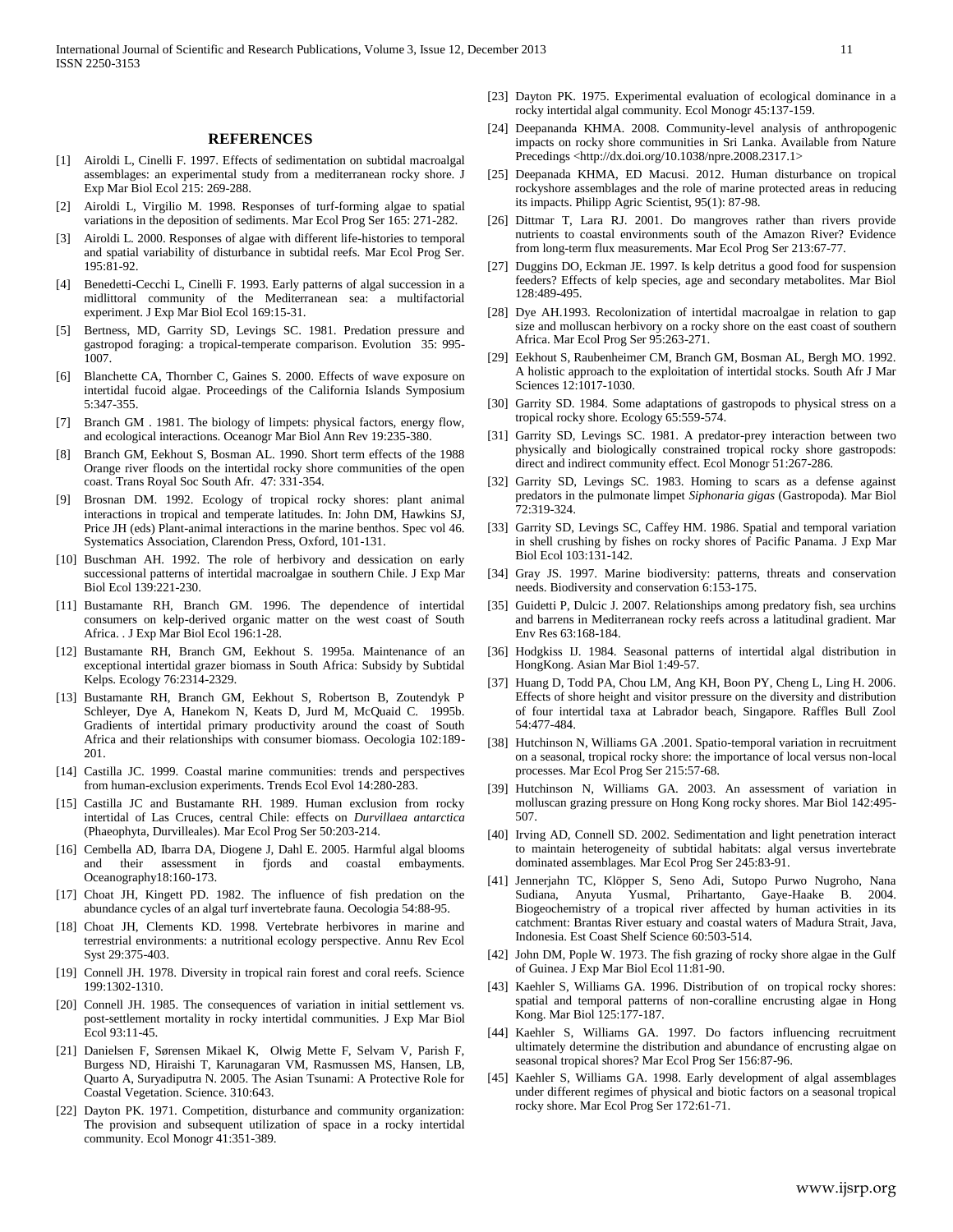- [46] Kaehler S, Froneman PW. 1999. Temporal variability in the effects of grazing by the territorial limpet *Patella longicosta* on the productivity of the crustose alga *Ralfsia verrucosa*. South Afr J Science 95:121-122.
- [47] Kennish R, Williams GA, Lee SY. 1996. Algal seasonality on an exposed rocky shore in Hong Kong and the dietary implications for the herbivorous crab Grapsus albolineatus. Mar Biol 125:55-64.
- [48] Levings SC, Garrity SD. 1983. Diel and tidal movement of two co-occuring neritid snails: differences in grazing patterns on a tropical rocky shore. J Exp Mar Biol Ecol 67:261-278.
- [49] Little C, Kitching JA.1996. The biology of rocky shores. Oxford University Press, 240 pp.
- [50] Littler MM, Littler DS. 1983. Evolutionary strategies in a tropical barrier reef system: functional-groups of marine macroalgae. Journal of Phycology 19:229-237.
- [51] Liu J, Dietz T, Carpenter SR, Alberti, M, Folke C, Moran E, Pell, AN, Deadman P, Kratz T, Lubchenco J, Ostrom E, Ouyang Z, Provencher W, Redman CL, Schneider SH, Taylor WW. 2007. Complexity of Coupled Human and Natural Systems. Science 317:1513-1516.
- [52] Lubchenco J, Menge BA. 1978. Community development and persistence in a low rocky intertidal zone. Ecol Monogr 48:67-94.
- [53] Lubchenco J, Menge BA, Carr SD , Lubchenco PJ, Ashkenas LR, Gaines SD, Emlet R, Lucas J, Strauss S. 1984. Structure, persistence, and role of consumers in a tropical rocky intertidal community (Taboguilla Island, Bay of Panama). J Exp Mar Biol Ecol 78:23-73.
- [54] Macusi ED. 2008. Variability and community organization in moderately exposed tropical rocky shore algal communities as influenced by different consumer groups. Available from Nature Precedings <http://dx.doi.org/10.1038/npre.2008.2267.1>
- [55] Macusi ED. 2010. Effect of different herbivore guilds on the abundance and distribution patterns of autotrophs on a semi-exposed tropical rocky shore, Hong Kong. Philipp Scient. 47: 173-203
- [56] McCook LJ, Chapman ARO. 1991. Community succession following massive ice-scour on an exposed rocky shore: effects of Fucus canopy algae and of mussels during late succession.J Exp Mar Biol Ecol 154:137-169.
- [57] McCook LJ, Chapman ARO.1997. Patterns and variations in natural succession following massive ice-scour of a rocky intertidal seashore. J Exp Mar Biol Ecol 214:121-147.
- [58] McGuiness KA, Underwood AJ. 1986. Habitat structure and the nature of communities on intertidal boulders. J Exp Mar Biol Ecol 104:97-123.
- [59] McQuaid CD, Dower KM. 1990. Enhancement of habitat heterogeneity and species richness on rocky shores inundated by sand. Oecologia 84:142-144.
- [60] McQuaid CD, Froneman PW. 1993. Mutualism between the territorial limpet *Patella longicosta* and the crustose alga *Ralfsia verrucosa*. Oecologia 96:128-133.
- [61] Meneses I, Santelices B. 2000. Patterns and breaking points in the distribution of benthic algae along the temperate Pacific coast of South America. Rev Chil Hist Nat 73:615-623.
- [62] Menge BA. 1991. Relative importance of recruitment and other causes of variation in rocky intertidal community structure. J Exp Mar Biol Ecol 146:69-100.
- [63] Menge BA, Ashkenas LR, Matson A. 1983. Use of artificial holes in studying community development in cryptic marine habitats in a tropical rocky intertidal region. Mar Biol 77:129-142.
- [64] Menge BA, Lubchenco J. 1981. Community organization in temperate and tropical rocky intertidal habitats: prey refuges in relation to consumer pressure gradients. Ecol Monogr 51:429-50.
- [65] Menge BA, Lubchenco J, Ashkenas LR.1985. Diversity, heterogeneity and consumer pressure in a tropical rocky intertidal community. Oecologia 65:394-405.
- [66] Menge BA, Lubchenco J, Ashkenas LR & Ramsey F. 1986. Experimental separation of effects of consumers on sessile prey in the low zone of a rocky shore in the bay of Panama: Direct and indirect consequences of food web complexity. J Exp Mar Biol Ecol 100:255-269.
- [67] Menge BA, Olson AM. 1990. Role of scale and environmental factors in regulation of community structure. Trends Ecol Evol 5:52-57.
- [68] Menge BA, Sanford E, Daley BA, Freidenburg TL. 2002. Interhemispheric comparison of bottom-up effects on community structure: Insights revealed using the comparative-experimental approach. Ecol Res 17:1-16.
- [69] Menge BA, Sutherland JP. 1976. Species diversity gradients: synthesis of the roles of predation, competition, and temporal heterogeneity. Am Nat 110:351-369.
- [70] Menge BA, Sutherland JP. 1987. Community Regulation: Variation in Disturbance, Competition, and Predation in Relation to Environmental Stress and Recruitment. Am Nat 130:730-757.
- [71] Morton BS, Morton JF. 1993. The seashore ecology of Hong Kong. Hong Kong: Hong Kong University Press.
- [72] Moore HB. 1972. Aspects of stress in the tropical marine environment. Advan Mar Biol 10:217-269.
- [73] Navarrete SA, Menge BA.1997. The body size-population density relationship in tropical rocky intertidal communities. J Anim Ecol 66:557- 566.
- [74] Nicotri E. 1977. Grazing effects of four marine intertidal herbivores on the microflora. Ecology 58:1020-1032.
- [75] Nielsen KJ. 2003. Nutrient loading and consumers: agents of change in open coast macrophytes assemblages. PNAS 100:7660-7665.
- [76] Nordhaus I, Wolff M, Diele K. 2006. Litter processing and population food intake of the mangrove crab *Ucides cordatus* in a high intertidal forest in northern Brazil. Est. Coastal and Shelf Science 67:239-250.
- [77] Olalia LL, Urpiana HS, Dy DT. 2009. Initial development of marine assemblages on woody and plastic (polypropylene) substrata. Philipp Scient 46:33-46.
- [78] Paine RT. 1966. Food Web Complexity and Species Diversity. Am Nat 100:65-75.
- [79] Paine RT, Slocum CJ, Duggins DO.1979. Growth and Longevity in the Crustose Red Alga *Petrocelis middendorffii*. Mar Biol 51:185-192.
- [80] Power ME. 1983. Grazing responses of tropical freshwater fishes to different scales of variation in their food. Env Biol Fish 9:103-115.
- [81] Power ME, Dudley TL, Cooper SD. 1989. Grazing catfish, fishing birds and attached algae in a Panamanian stream. Env Biol Fish 26:285-294.
- [82] Primavera JH. 1995. Mangroves and brackishwater pond culture in the Philippines. Hydrobiologia 295:303-309.
- [83] Primavera JH. 1998. Mangroves as nurseries: shrimp populations in mangrove and non-mangrove habitats. Estuar Coast Shelf Sci 46:457-464.
- [84] Primavera JH. 2005. Global voices of science: mangroves, fishponds and the quest for sustainability. Science 310:57-59.
- [85] Raimondi PT. 1988. Rock type affects settlement, recruitment, and zonation of the barnacle Chthamalus anisopoma Pilsbury. J Exp Mar Biol Ecol 123:253-267.
- [86] Randall JE. 1961. Overgrazing of algae by herbivorous marine fishes. Ecology 42:812.
- [87] Randall JE. 1965. Grazing effect on seagrass by herbivorous reef fishes in the West Indies. Ecology 46:255-266.
- [88] Reise K. 1978. Experiments on epibenthic predation in the Wadden Sea. Helgolander wiss Meeresunters 31:55-101.
- [89] Rilov G, Schiel RD. 2006a. Seascape-dependent subtidal-intertidal trophic linkages. Ecology 87:731-744.
- [90] Rilov G, Schiel RD. 2006b. Trophic linkages across seascapes: subtidal predators limit effective mussel recruitment in rocky intertidal communities. Mar Ecol Prog Ser 327:83-93.
- [91] Ruffin K. 1998. The persistence of anthropogenic turbidity plumes in a shallow water estuary. Est Coast Shelf Science 47:579-592.
- [92] Sauer Machado KRS, Chapman ARO, Coutinho R. 1996. Consumer species have limited and variable roles in community organization on a tropical intertidal shore. Mar Ecol Prog Ser 134: 73-83.
- [93] Santelices B. 1990. Patterns of organization and shallow subtidal vegetation in wave exposed habitats of central Chile. Hydrobiologia 192:35-57.
- [94] Uy FA, Caindec VE, Perez JL, Dy DT. 2008. Impacts of recreational scuba diving on marine protected area in central Philippines: a case of the Gilutongan marine sanctuary. Philipp Scient 42:144-158.
- [95] Underwood AJ. 2000. Experimental ecology of rocky intertidal habitats: what are we learning? J Exp Mar Biol Ecol 250:51-76.
- [96] Underwood AJ, Chapman MG, Connell SD. 2000. Observations in ecology: you can't make progress on processes without understanding the patterns. J Exp Mar Biol Ecol 250:97-115.